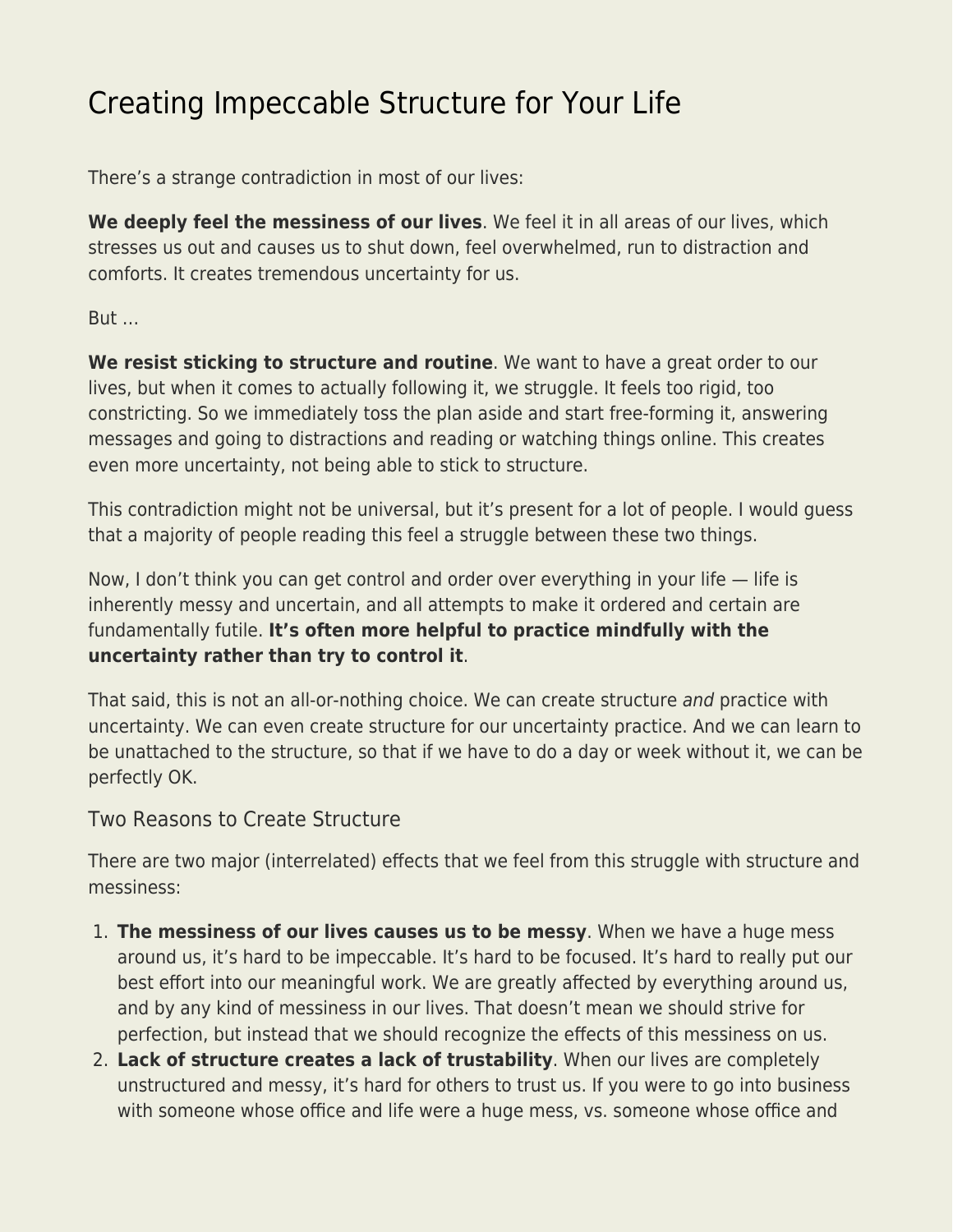life seemed to be in impeccable order … all other things being equal, who would you choose? This messiness is felt by our spouses or partners, felt by friends and other loved ones, felt by our colleagues and bosses, felt by our clients, even if they can't completely see it. And we feel it ourselves, and it erodes our trust in ourselves.

None of this is reason to freak out or beat yourself up. It's just bringing awareness to the effects of lack of structure. And maybe resolving to create more impeccable structure with time.

#### Creating Impeccable Structure

Once we've resolved to create structure in our lives, it's important to recognize that this is a process, not a destination. You never do it and then are done with it  $-$  it's an ongoing process.

What does that process look like? Here's what I do:

- 1. **Recognize when a part of my life is messy and could use more structure**. I list some of those areas below, but the important thing is to notice the feeling of messiness in an area, and resolve to try to create better structure.
- 2. **Contemplate a structure that would give you a feeling of trust**. For example, if you are not staying on top of your emails, you could create a structure as simple as, "Check email at 10am, 1pm and 5pm only, and process each email out of the inbox to empty, or as close to empty as possible in 20 minutes." If this would make you feel a sense of trust that emails would be taken care of, it's a good structure. You may need to test it out (see below). Take a little time, disconnected and in solitude, to contemplate this structure.
- 3. **Write out the structure, then put it somewhere you'll see it**. Once you've give it some contemplation, actually write it down — either on paper or in a text document. Make sure it's somewhere you'll see it when you need it. If you write it down and then forget it, it's of no use.
- 4. **Put it into action, as a practice**. This is the key step actually test out the structure by using it. See if it works. See if it makes you feel a sense of trust. See where the flaws are, and adjust as needed. Do this structure not as a chore, but as a practice, seeing if you can relax into it, surrender to it.
- 5. **Revisit and revise on a regular basis**. Even if the structure is good, you're not done. It's like a machine, humming along — eventually it will break. It needs maintenance. You need to adjust as your life changes and you change. You'll need to make it more impeccable when your life demands it. Every month or two, revisit and revise. At the very least, revisit every 6 months (set reminders in your calendar).

I'm constantly revisiting my structures, and revising them, especially when I feel it's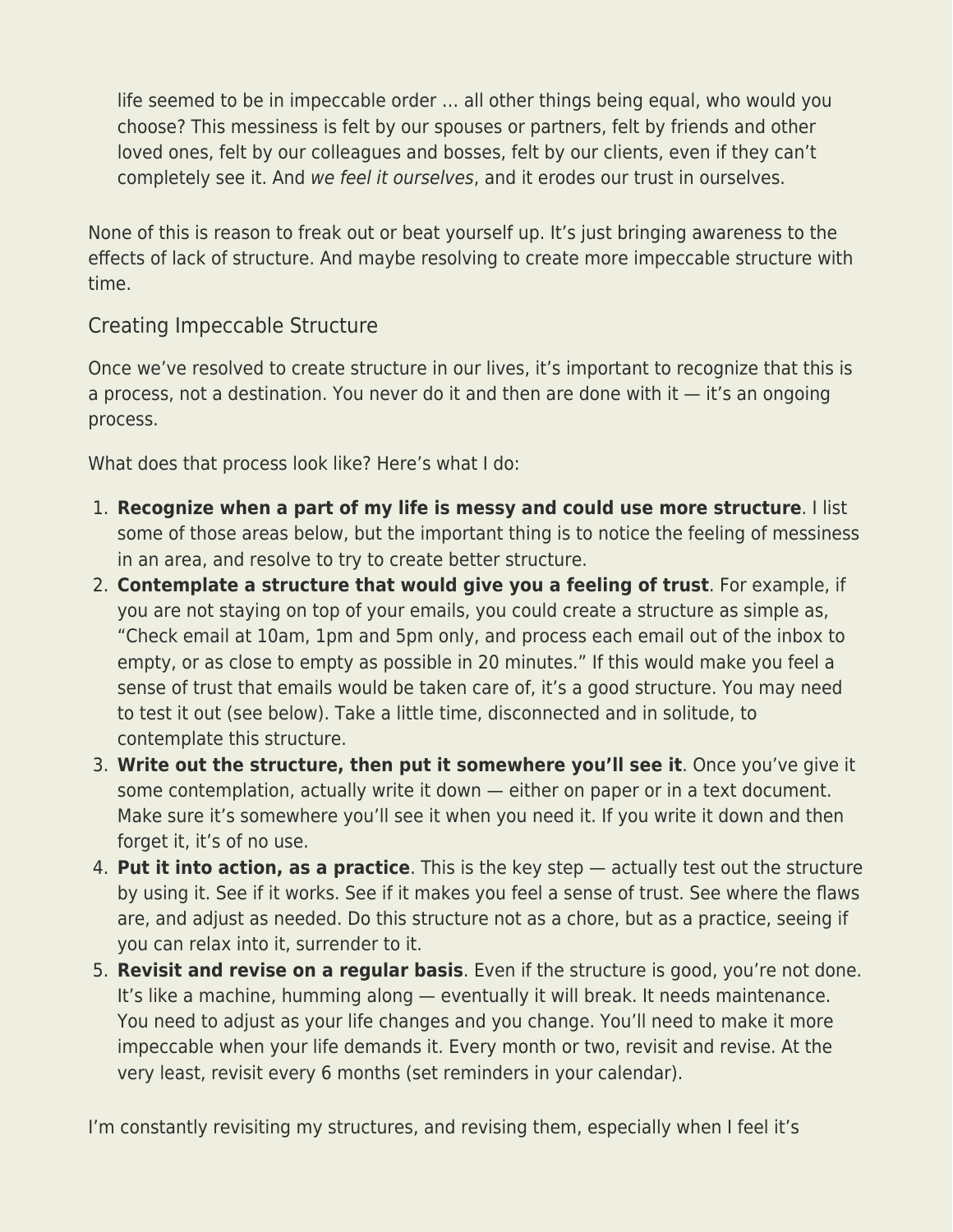needed.

## Examples of Structure

Some areas of your life that might be messy and in need of structure:

- **Daily structure**. How do you want to structure your day? It doesn't have to be super planned out and rigid, but you might have something simple … for example: a simple morning routine, then a block for important tasks in the morning, email, important tasks, admin tasks, email, work closing routine, exercise, meditation, evening routine. For others, a more detailed structure might be important. For others, an even looser structure might be better. Or one that is different on different days.
- **Financial structure**. How do you stay on top of your finances? Create a system so that you are tracking your spending on a regular basis, and have a plan for how to spend it.
- **Communication**. How are you handling email and messages? You might carve out time in your regular schedule so that you're on top of email and messages, without being overwhelmed by it or doing it all day long.
- **Relationship(s)**. How are you working on your relationship? Do you have regular dates or time you spend each day together? Do you have counseling or getaways to focus on you as a couple? Maybe you're not in a relationship — how do you stay in touch with your closest friends and family? How do you make sure you stay close to them, or go even deeper?
- **Health**. How will you stay active? What will you eat to give yourself a thriving healthy life? How will you stay on top of both of these areas?
- **Household & personal maintenance**. How does the laundry get done? Groceries and menu? Cleaning the house? Taking care of yourself (grooming, etc.)?
- **Physical surroundings**. How messy is your house, your office? Is it cluttered? How does all of this affect your mental state?

These are some important examples, but you might have other areas in your life that feel messy. Wherever you'd like to feel more trust and order, that's a place to contemplate & write out some structure.

## Practicing with Uncertainty Within and Without the Structure

Once we've created the structure, there are two ways to practice with it:

- 1. **Working with the uncertainty & resistance of having structure**. If you feel yourself rebelling against having structure, you can practice with the uncertainty of that.
- 2. **Working with the uncertainty when we're not in the structure**. You won't always be able to stay within your structure — some days will go sideways, other things will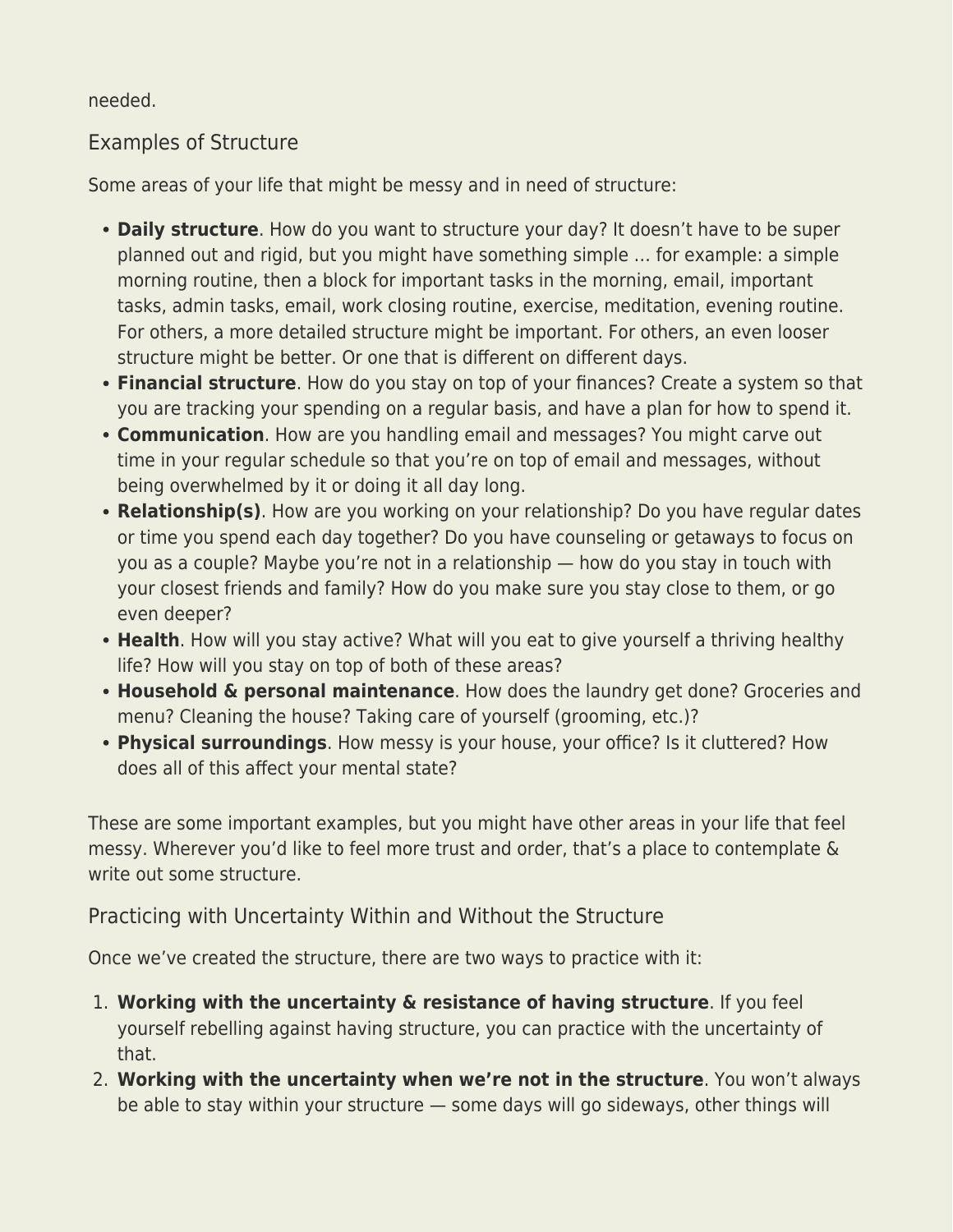come up. In those times, you can practice with the uncertainty of not being in your structure.

Let's first talk about working with resistance to having structure.

**Resistance to having structure**: When you set up a structure for yourself, it might sound nice … but then when it comes time to actually doing it, you might feel constricted. You might feel uncertainty about whether you can do it or if it's the right structure. Or if you should be doing something else instead. This is uncertainty & resistance of having the structure itself.

This is actually perfect! The structure, instead of eliminating uncertainty from your life, gives you a space to practice with the uncertainty. Instead of letting yourself flop all over the place (without structure), you're asking yourself to courageously confront your discomfort and uncertainty.

The practice is to stay in the discomfort of having structure, and play with it. Feel the resistance, but don't run. Let yourself open up to the feeling, be immersed in it, be mindful of it in your body. And find a way to appreciate this space, be curious about it, grateful and even joyful in the middle of it. Then play with whatever you have set for yourself to do! Instead of running from the structure, relax into it. It's an amazing practice.

**Uncertainty when we're not in the structure**: If you are used to having structure, what happens when you can't use it? For example, maybe visitors come over and you can't do your regular routine? Or you travel, have a crisis at work, have a crisis at home, or have social functions to go to that disrupt your regular schedule and structure?

This is also perfect! It's an opportunity to practice letting go of the need for structure, and be present in the moment, deciding what's needed next.

For example, you might be traveling, and your structure is out the window … but you wake up and decide you still want to meditate, so you meditate for a few minutes in your hotel room. Then you decide you need to do a little work, and you do that before you head out for the day. You find a window at lunch time to catch up on messages. Before you go to bed, you find a window to do some writing. You are flowing, but not just letting everything go, you're finding focus and purpose in the middle of chaos.

The same could apply if you are in a crisis, have visitors, etc.

This doesn't mean it's better to have no structure — for most people, a default structure is going to be helpful, but it's not helpful to only be able to work and function when you have structure.